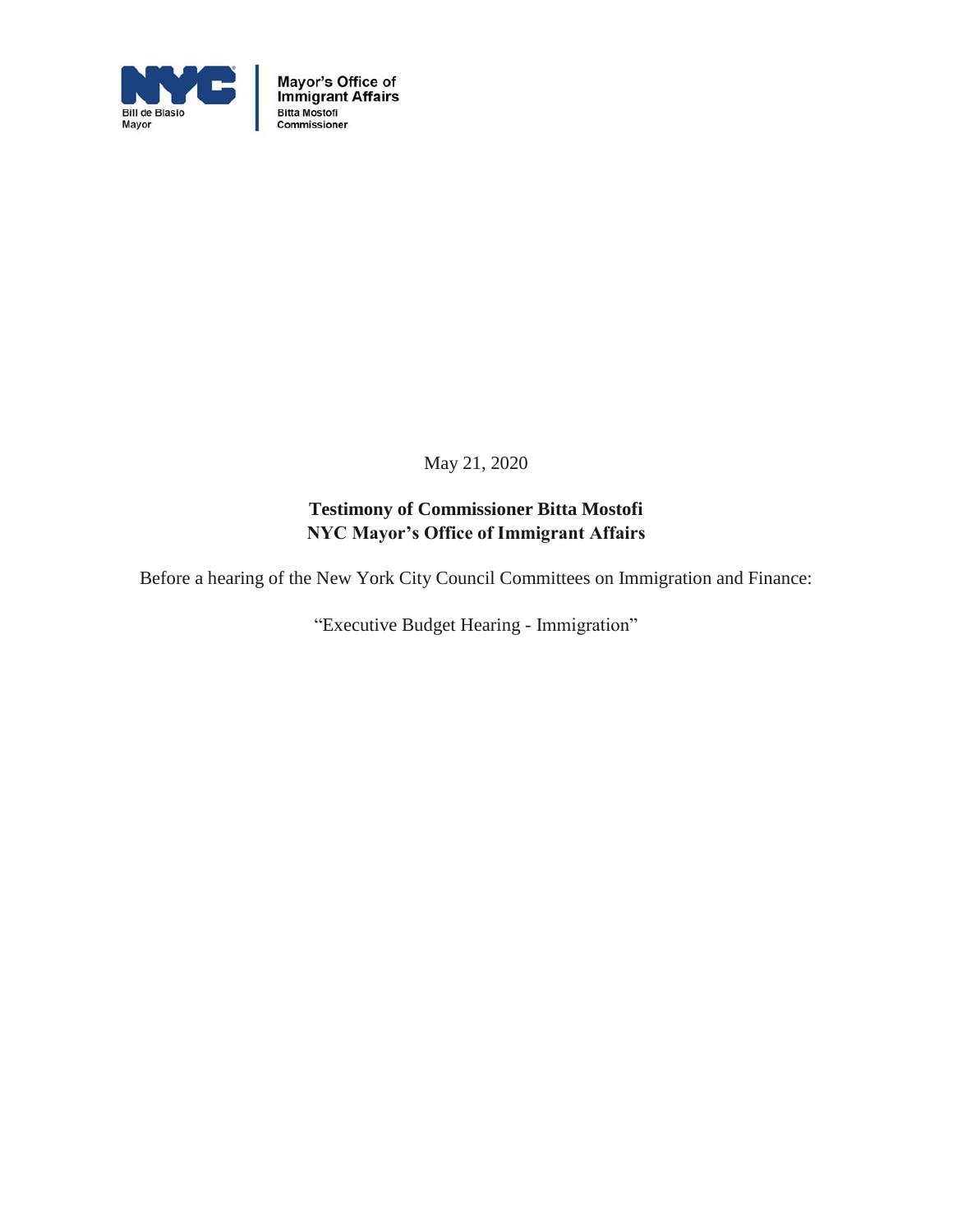

Thank you to Speaker Johnson, Chair Menchaca, Chair Dromm, and the members of the Committees on Immigration and Finance. My name is Bitta Mostofi, and I am the Commissioner of the Mayor's Office of Immigrant Affairs ("MOIA").

We are in unprecedented and uncertain times, in the middle of a crisis that has devastated our city and laid bare gross inequities in our society. This year, we have worked tirelessly alongside our many partners in the Council, across City government, and in the community to carry out our mission to promote the well-being of immigrant New Yorkers. And now, in the midst of the COVID-19 pandemic, MOIA and the City continue to push forward our shared mission of advancing fairness and equity for all New Yorkers, with MOIA playing a critical role in realizing this vision for our immigrant neighbors.

My testimony today provides an overview of the challenges immigrant communities face at this moment of crisis, how MOIA has responded to meet the moment, and our priorities as we recover as a city together. I will also discuss some highlights from our work and achievements this past year.

### **Challenges Brought by the COVID-19 Pandemic**

l

We cannot talk about the ongoing crisis without acknowledging how xenophobia and racism have shaped its effects. By all measures, the COVID-19 pandemic has disproportionately impacted immigrants and people of color.

The reality of structural racism has resulted in disproportionately Black and Latinx lives lost to this pandemic. Department of Health and Mental Hygiene ("DOHMH") data has shown that Black and Latinx people are dying of COVID-19 at almost twice the rate of white people.<sup>1</sup> Immigrants and people of color have higher poverty rates, a higher likelihood of living in overcrowded housing, and a lack of access to healthcare, all of which make them more vulnerable to this virus.

Immigrant workers across our city have been left jobless due to the shuttering of non-essential businesses. The national unemployment rate has climbed to the highest level since the Great Depression, with the highest jobless rates for Latinos and Black people at 18.9% and 16.7%, respectively.<sup>2</sup> Massive job and income loss has left many, especially undocumented immigrants who do not qualify for unemployment, desperately struggling to pay rent and other basic necessities.

At the same time, our essential workers placing themselves at risk every day on the frontlines of

<sup>&</sup>lt;sup>1</sup> Rates of Cases, Hospitalizations and Deaths by Race/Ethnicity Group, NYC Department of Health and Mental Hygiene (May 14, 2020), available at: https://www1.nyc.gov/assets/doh/downloads/pdf/imm/covid-19-deaths-raceethnicity-05142020-1.pdf

<sup>2</sup> Gogoi, Pallavi, *Why a Historic Wave of Latino Prosperity is Under Threat Now*, NPR (May 10, 2020), available at: https://www.npr.org/2020/05/10/853049239/historic-wave-of-latino-prosperity-is-threatened-by-devastating-joblosses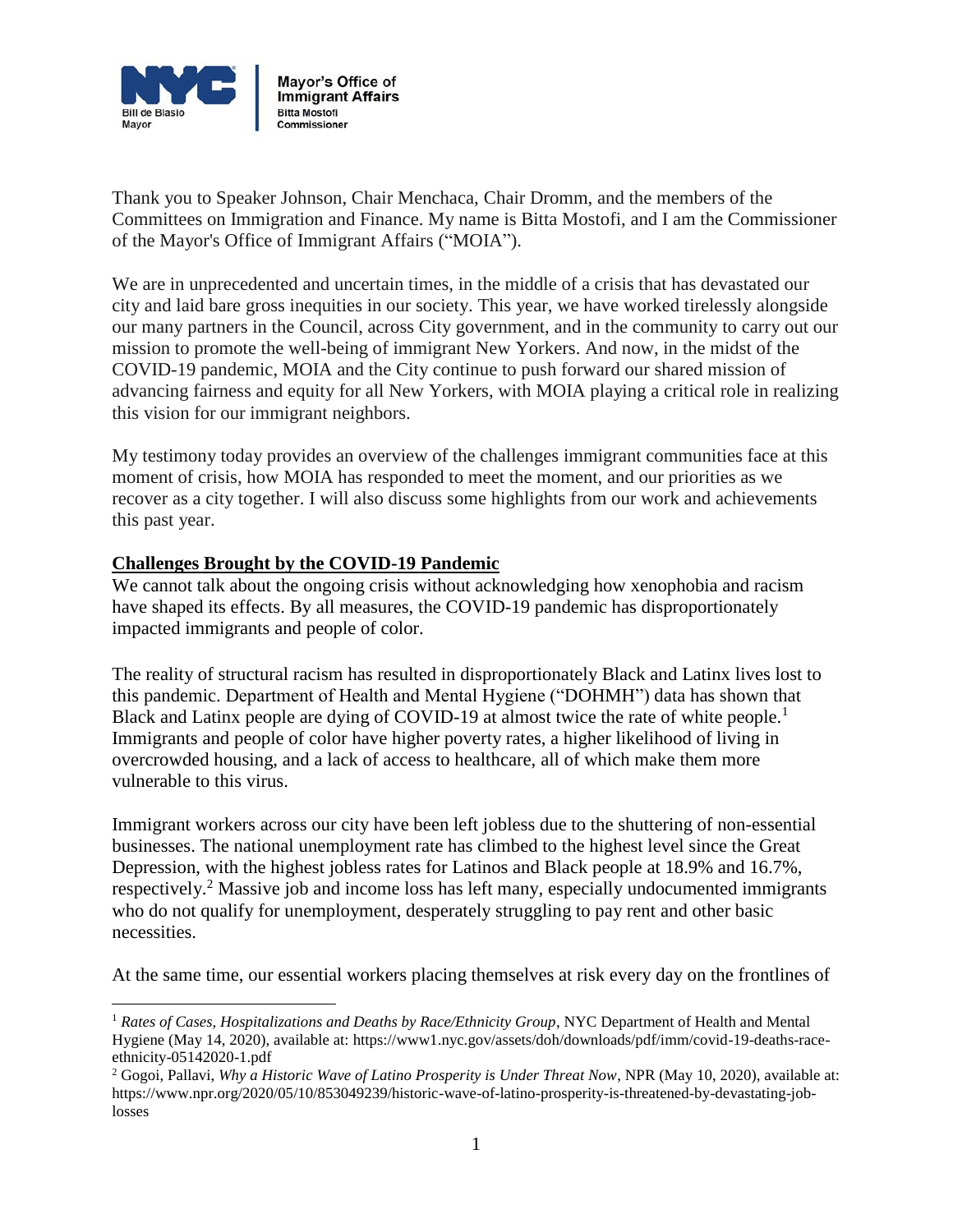

this crisis are disproportionately immigrants and people of color. Immigrants comprise 37% of the NYC population, 44% of our workforce, and yet make up 58% of the essential workers that help all New Yorkers meet our basic needs like food and health care.<sup>3</sup> Many of them are undocumented.<sup>4</sup> In New York City, immigrants make up 81.5% of home health aides (over 113,000 in number); 65.5% of cooks (approx. 39,000); 53.4% of janitors and building cleaners (approx. 71,000); 87.0% of laundry and dry-cleaning workers (approx. 4,504), and 53% of nurses (over 40,000).<sup>5</sup>

Furthermore, this virus has inspired an ugly wave of anti-Asian racism and violence. As some people falsely and recklessly associate COVID-19 as a "Chinese" virus, discrimination, harassment, and physical violence against Asian Americans in our city has dramatically increased. Between February and April this year, the NYC Commission on Human Rights ("CCHR") received 248 reports of various incidents of harassment and discrimination related to the Coronavirus; 105 of them, or  $42\%$ , targeted Asians.<sup>6</sup>

And even though our immigrant communities have been disproportionately impacted by this crisis, our undocumented neighbors have been largely excluded from federal relief. For example, direct stimulus payments authorized by the CARES Act are unavailable to undocumented immigrants and their families, even those with U.S. citizen spouses or children. Furthermore, those without valid work authorization are ineligible for unemployment benefits, including those authorized by the CARES Act. And federal immigration eligibility restrictions prevent many immigrants, including those who are undocumented, from accessing SNAP or Medicaid.

Coronavirus affects all of us. We cannot pick and choose who among our community should receive public relief based on immigration status when this crisis affects all of us. We have long understood as a city that our personal health and wellbeing are connected to our collective strength.

### **MOIA's Response to the COVID-19 Crisis**

We are determined to make sure we are not leaving any New Yorker behind during this crisis. Given this new, ever-evolving landscape, equipping our communities with clear, accessible, and

 $\overline{\phantom{a}}$ 

<sup>3</sup> *State of Our Immigrant City: MOIA Annual Report for Calendar Year 2019*, NYC Mayor's Office of Immigrant Affairs (2020), available at: https://www1.nyc.gov/assets/immigrants/downloads/pdf/MOIA-Annual-Report-for-2019.pdf; Declaration of Sabrina Fong, Deputy Director of Research and Policy Advisor, New York City Mayor's Office of Immigrant Affairs, *Department of Homeland Security, et al., v. New York, et al.*, No. 19A785 (U.S. April 13, 2020), available at:

https://www.supremecourt.gov/DocketPDF/19/19A785/141515/20200413153014307\_19A785%20Motion%20to%2 0Temporarily%20Lift%20or%20Modify%20Stay.pdf.

 $4$  Id.

<sup>5</sup> Id.

<sup>6</sup> *NYC Commission On Human Rights Announces Formation Of COVID-19 Response Team to Address Increased Harassment and Discrimination Related to the Virus*, NYC Commission on Human Rights (April 19, 2020), available at:

https://www1.nyc.gov/assets/cchr/downloads/pdf/CCHR\_COVID19\_Response\_Team\_Release\_final.pdf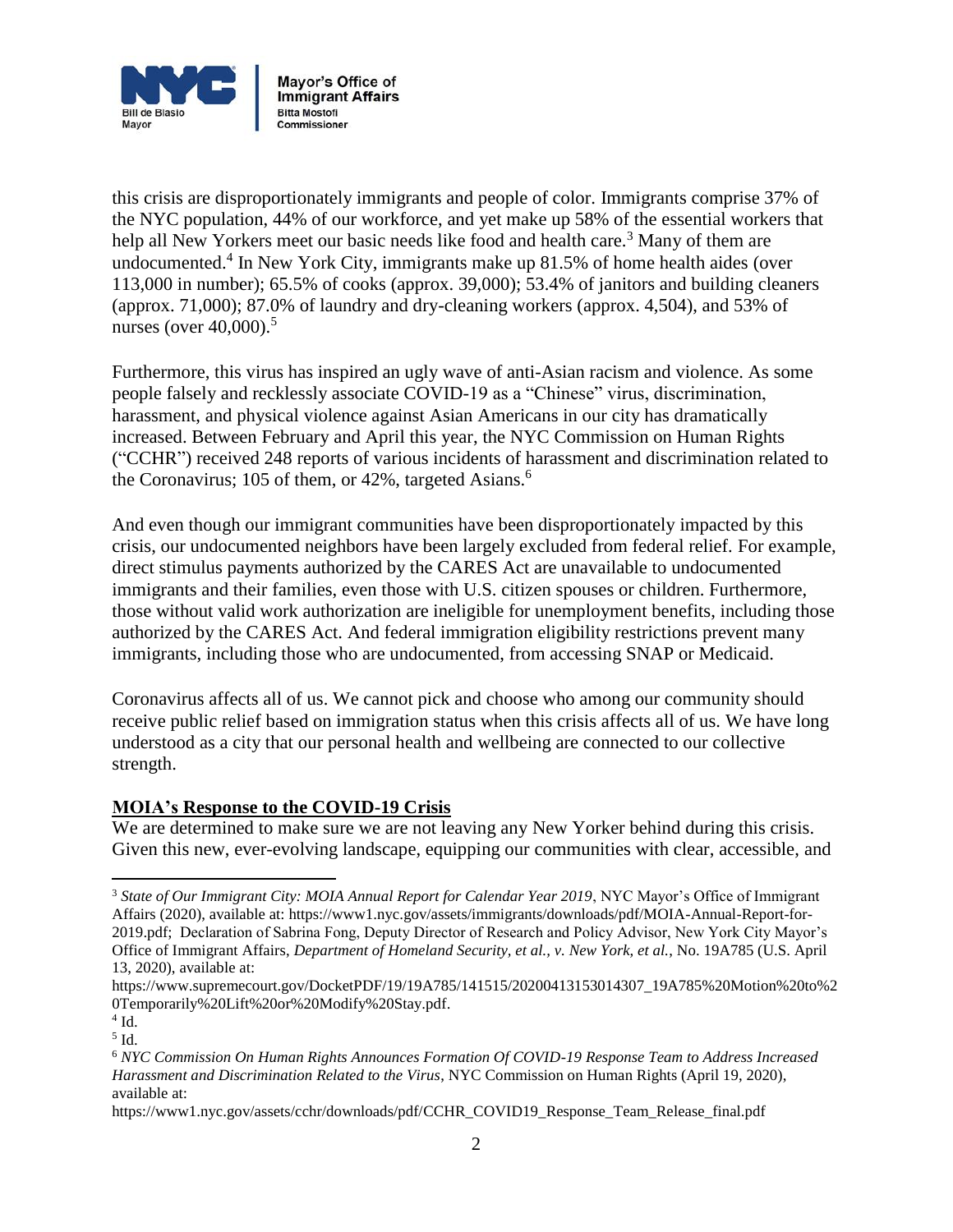

accurate information and ensuring relief is inclusive for all remain key priorities. At this time, MOIA's role as the City's experts on our immigrant population and immigration policy has been to empower New Yorkers with knowledge of their rights through a linguistic and culturally competent means, connect people to services and resources, including legal services, and recommend and advocate for policies and programs that advance greater equity and justice for immigrant families. Despite these dark times facing our city, we are inspired every day by the resilience of our communities.

#### *Access*

Even before the current crisis, a key priority for MOIA was in addressing the host of barriers faced by immigrants in accessing services and opportunities. MOIA works closely with our agency and community partners to help identify and dismantle these barriers and help immigrants connect more deeply into the fabric of the city.

### **COVID-19 Resources for Immigrant New Yorkers**

In response to the pandemic, we created an online resource guide for immigrant New Yorkers. The guide was designed to provide an immigrant-friendly overview of the city resources and guidance. It includes information on the City's COVID-19 guidance, immigration policy updates, information on how to access healthcare, benefits, food resources, and more. Our resource guide has been translated by human professional translators into the top 10 languages and more languages are available via google translate and will continue to be as it gets updated. The pdf version of the guide will be translated into 25 languages. The day we launched the resource guide, the traffic to the MOIA website increased by 30 times. In April 2020, our website had over 70,000 page views, an increase by more than three times from the same in April 2019 (21,000 page views) and by almost five times from the same in April 2018 (15,000 page views). Since the launch, our resource guide has had about 5,883 page views each week. About 19% of those page views were in languages other than English, with Spanish being most heavily utilized (approx. 705 page views per week), followed by Chinese (approx. 133 page views per week). Upon receiving feedback from community members MOIA has also drafted a document answering approximately 60 frequently asked questions about benefit eligibility, application process, and immigration-related concerns, which will be available next week.

### **Language Access**

Language access is fundamental to our work. We cannot promote equity without ensuring that city services are accessible to people with limited English proficiency ("LEP"). During a crisis, language access is literally a matter of life and death.

In the City's COVID-19 response, MOIA has played a critical role in promoting linguistic accessibility. Since the beginning of this crisis, MOIA has led the Emergency Management Language Access Taskforce that included DOHMH, NYC Emergency Management ("NYCEM"), the Department of Social Services ("DSS"), the Mayor's Office for People with Disabilities ("MOPD"), and the City Hall Communications team in order to assess language access needs, address challenges, coordinate resources. We have been working with city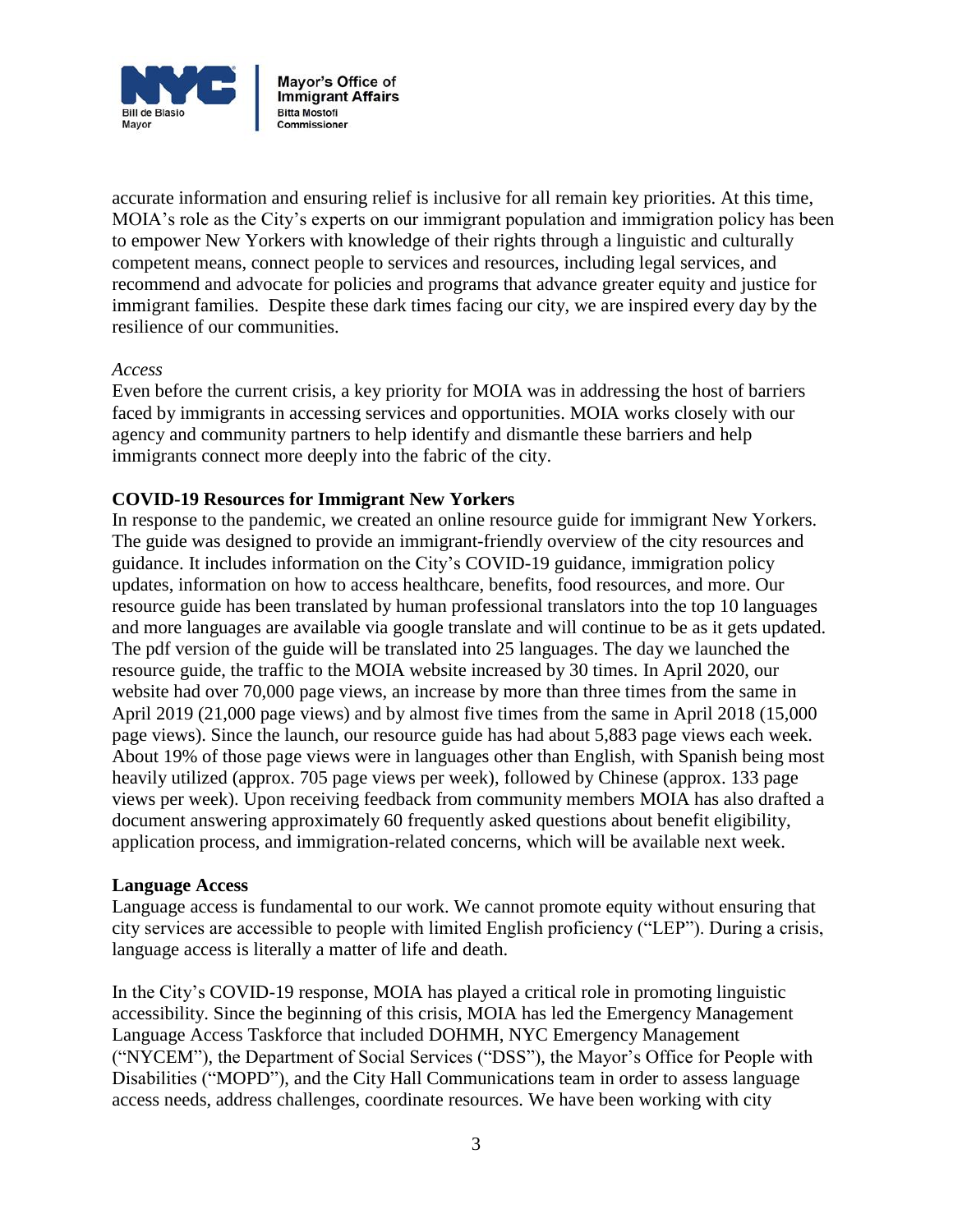

agencies to disseminate crucial information about the crisis and City response in multiple languages to community partners as well as community and ethnic media, assist in rapid translation requests, and improve website accessibility for LEP New Yorkers. Since March 2020, we have received 180 requests to translate 250 documents from 21 agencies. Requests for translation services have almost doubled compared with the same time last year. We delivered 332 translated documents, which covered 35 languages in total. We worked closely with DOHMH to ensure key COVID-19 materials (such as guidelines and fact sheets) were available in 25 languages. Our language services and interagency initiatives team had a total budget of \$884,781 in FY2020. Due to the increased translation needs during the COVID-19 pandemic, we expect to go over the budget by \$40,000 even after adjusting the budget allocations to prioritize translation over other line items (such as interpretation), with the team's total budget for FY2020 now expected to be \$924,781.

In 2019, our Language Access team translated 559 documents into 46 different languages, and we provided interpreters at 135 different events in 21 different languages. Compared with 2018, interpretations increased by 12% and translations increased by 35%. In 2019, MOIA expanded its linguistic reach to New Yorkers who speak languages of lesser diffusion, such as Quechua, Kichwa, Nahuatl, Mixteco, Wolof, Kyrgyz, Tajik, Soninke, and Gujarati.

MOIA also provides support for other City agencies engaged in language access work and oversees several projects to support New Yorkers with LEP.

### *Empowerment*

One of the major challenges of the past year, is the rampant misinformation created by a confusing, rapidly changing federal landscape. As a way of helping to empower immigrant New Yorkers, MOIA conducts training, outreach, collaboration with community partners, and responds to the needs of our constituents. By meeting people where they are at and in their language, we can ensure that people receive the information that matters most to them. Right now, our work getting out real-time accurate information to immigrant New Yorkers is more important than ever.

### **Outreach and Organizing**

Our Outreach and Organizing team combats misinformation and fear by delivering accurate and clear information to our communities directly. While our team is unable to engage people face to face, they continue to reach communities digitally providing immigrants with critical information to help them through this crisis.

Our team participated in 47 virtual events between April 14 and May 14. The team sends out weekly email blasts, shares multimedia content over messaging apps used by immigrant communities, and regularly makes phone calls to businesses and organizations. Our team has delivered information on a variety of COVID-19 related issues, with particular effort on issues like the Paycheck Protection Program, Department of Education ("DOE") Meal Hubs, seeking care without fear, and the Taxi and Limousine Commission ("TLC") Food Delivery Program.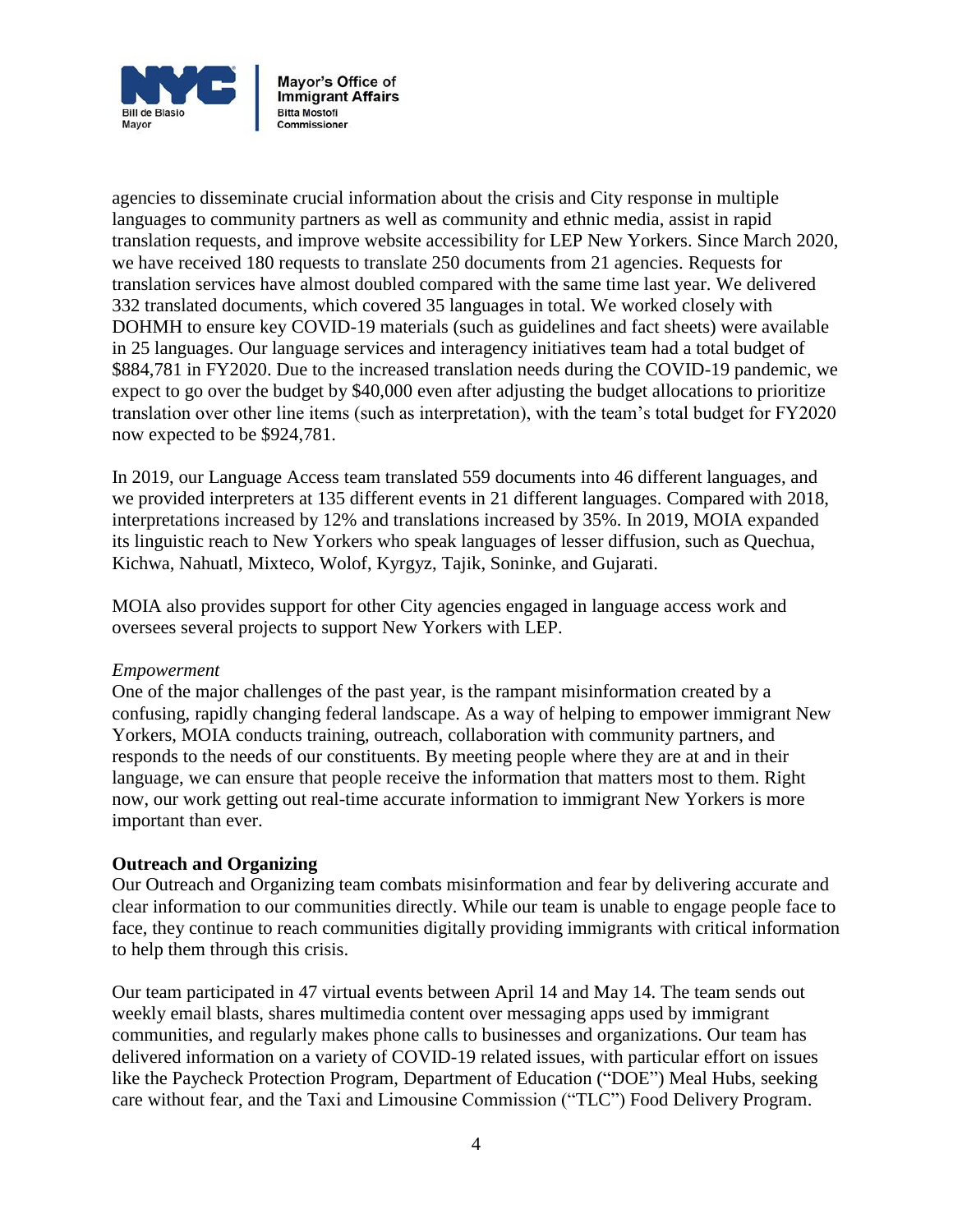

In 2019, our outreach staff implemented over 1,100 unique engagements across the City. These engagements included more than 130 community canvasses and 180 presentations and workshops held on site at organizations, libraries, houses of worship, and in schools citywide. For example, MOIA organized the City's first-ever Peruvian Town Hall, which brought more than 1,000 Spanish and Quechua speaking Peruvian New Yorkers together.

### **Community Services**

The Community Services team continues to be an essential resource for immigrant New Yorkers across the city. After already seeing an increase in requests and inquiries to our team in 2019, the pandemic crisis has sparked a further engagement by phone and email to our team. In the month of April alone, our Community Services team received hundreds of calls from community members, the majority concerning food insecurity, financial assistance, and burial assistance. This team also conducts Know Your Rights events, working alongside sister agencies and sharing information about City services and important immigration policy updates, which have transitioned into virtual presentations since March 16.

### *Inclusion*

We are best positioned to make a strong recovery when all of us are included in that recovery. Everyone in this city who has lost a loved one or has lost income or is struggling right now needs support, regardless of immigration status. While federal relief has fallen short for our communities, we continue to advocate for their inclusion in new relief packages and have worked to try and address those gaps.

### **Food Assistance**

Before the COVID-19 crisis, 1.2 million New Yorkers and one in five children were already food insecure. With many businesses closing and workers losing their jobs, food insecurity has become even more urgent in our city. Moreover, language barriers, public benefit eligibility restrictions based on immigration status and fear of public charge or immigration enforcement consequences create additional challenges for immigrants in accessing existing food resources.

The City has made strenuous efforts to provide food assistance. The City has provided \$25 million to food pantries and community pantries through a partnership between City Council and the Administration. Right now, the City is providing three meals a day to all New Yorkers regardless of immigration status at more than 400 meal hubs citywide and delivering premade meals to those who cannot pick up the food themselves.

MOIA has supported these initiatives through targeted outreach to immigrant communities, including a community ethnic media roundtable on the topic, to ensure immigrants were aware of these valuable food resources. We also provided language assistance to facilitate immigrants' access to the services, including translation of relevant materials, and relayed community feedback to the emergency food assistance team to address immigrants' questions and concerns.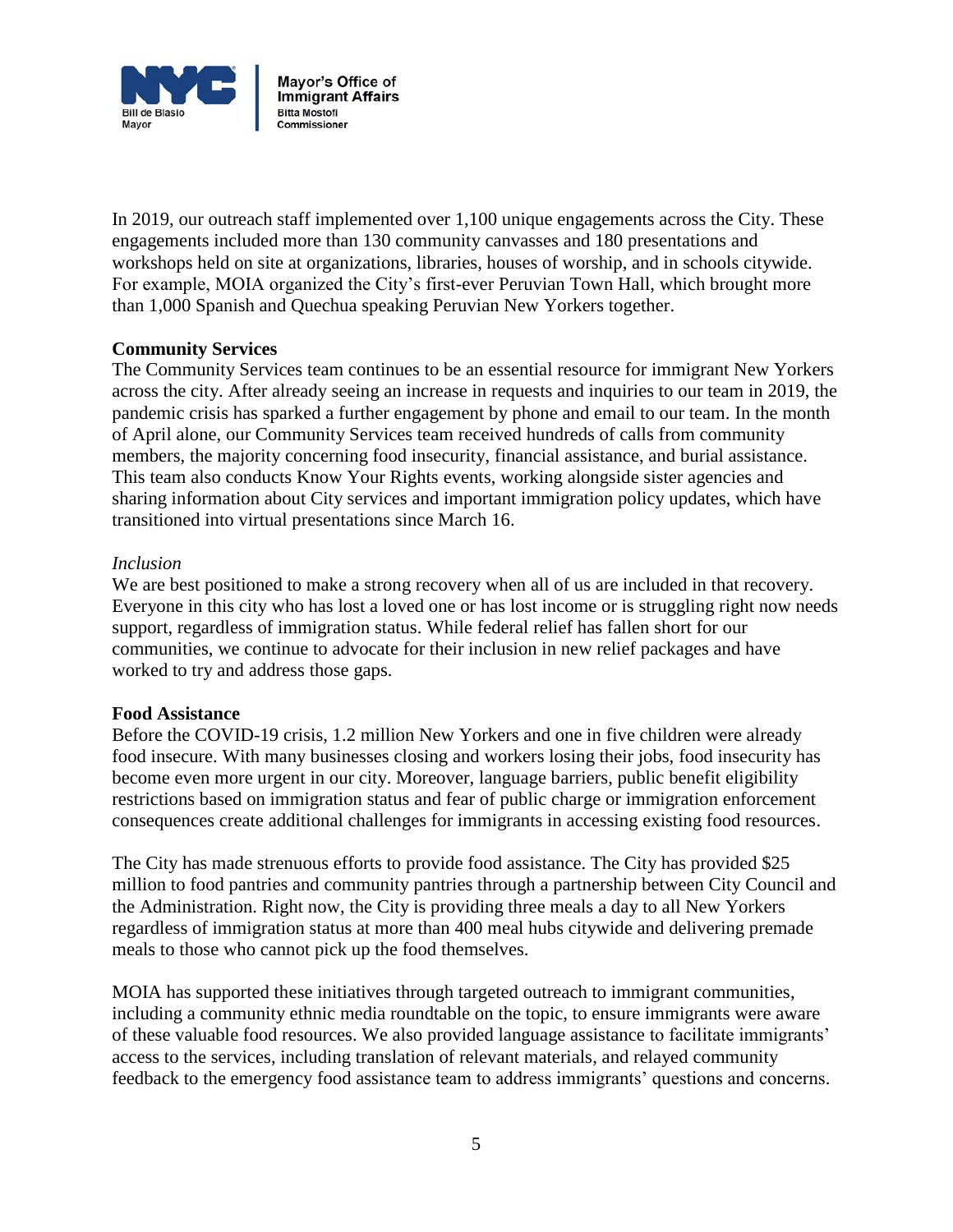

### **Burial Assistance**

For the families and loved ones of those who have died from COVID-19, being able to grieve in accordance with their religion, culture, and traditions, including by holding a funeral and burial, can provide some solace during this deeply tragic time. However, for many people, the costs of a burial can be prohibitively expensive, as families lose jobs, income, and financial stability. HRA, with support from New York State, offers financial assistance for those who cannot afford funeral costs, but up until recently that assistance was not available to undocumented immigrants.

At this time, we are reminded of the importance in treating everyone with the dignity and respect that each life deserves. As such, on May 2, the Human Resources Administration ("HRA") released an emergency rule to increase its burial assistance grant from \$900 to \$1,700 and to increase the cap on burial costs from \$1,700 to \$3,400. MOIA has worked with HRA and the Mayor's Fund to ensure this grant is now available to all New Yorkers regardless of immigration status. We also have been working with HRA to assist in implementation of the expanded program, lending our expertise in designing an immigrant-friendly program and addressing sensitivity around protecting immigrants' privacy.

### **Temporary Hotel Accommodation**

Overcrowded housing is one of the most salient public health issues among immigrants in New York City. As many as 22% of NYC immigrants reside in overcrowded households, defined as having more than one person per room. The prevalence of overcrowded housing is particularly high among undocumented immigrants, 33% of whom report living in overcrowded housing in New York City.

Immigrants are already more likely to continue to work in public or congregated setting during this pandemic and live in high COVID-19 prevalence neighborhoods that make them vulnerable to the coronavirus exposure. Many of them struggle with the lack of space that makes it nearly impossible for them to isolate themselves from their household members.

In order to address these concerns, the City launched a temporary hotel accommodation program that provides free hotel stays as well as transportation, food, and wellness checks to eligible New Yorkers who cannot isolate where they live and frontline workers who wish to reduce transmission at home. The program is available to all New Yorkers regardless of their immigration status.

MOIA has supported the need for these initiatives and additionally collaborated with NYC Health and Hospitals ("H+H"), DOHMH, NYCEM and other city partners to ensure that NYC immigrants in high-risk neighborhoods are aware of these resources and feel welcome in seeking this much needed relief.

# **Emergency Relief**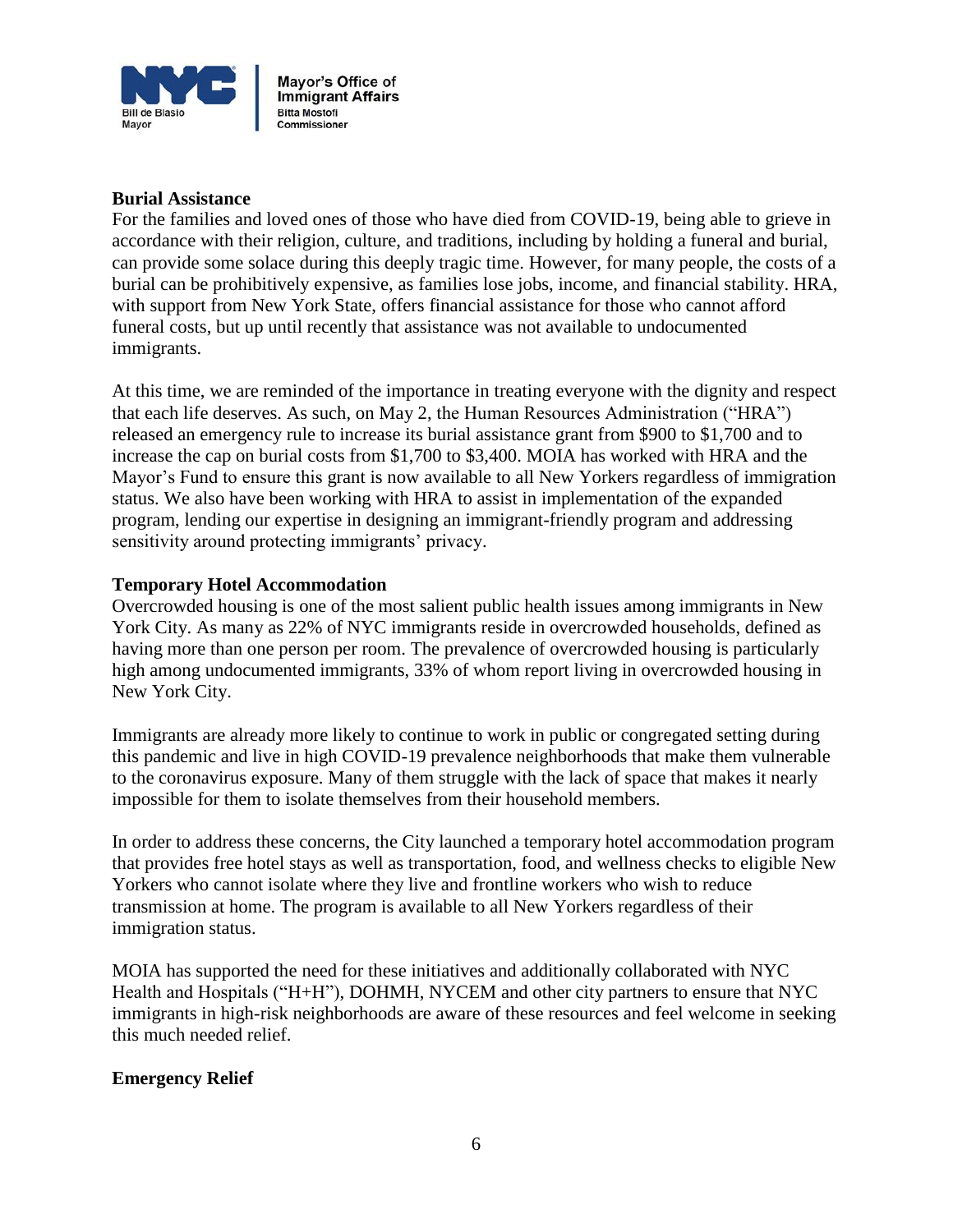

In partnership with the Mayor's Fund to Advance New York City and Open Society Foundations ("OSF"), MOIA has worked to support the establishment of the New York City COVID-19 Immigrant Emergency Relief program. The \$20 million fund from OSF will be used to provide emergency monetary relief to up to 20,000 immigrant workers and their families who do not qualify for unemployment benefits or federal stimulus checks due to immigration status. The funding will be distributed by community-based organizations with deep ties to immigrant communities. The Mayor's Fund has partnered with over 30 community-based organizations, along with about 20 additional partners, that serve immigrant communities in over 20 languages and dialects across all five boroughs. These organizations focus on workers, including day laborers, domestic workers, restaurant workers, delivery workers, home health aides, nail and hair salon workers, laundry workers, LGBTQ immigrants, street vendors and others.

We are extremely grateful for this partnership but recognize this is a limited fund that will not address the full scope of need, as we estimate that there are well over 100,000 undocumented workers and even more mixed status households who are below 200 percent of the Federal Poverty Level, otherwise qualifying them for safety net assistance but for their immigration status. However, it's our hope to learn from and build from this effort, connect individuals to other City resources and programs, and continue advocacy for inclusive relief at the federal level.

# **Program Pivots Due to COVID-19**

Now, I will turn to some highlights from our work this past year. Our work this past year has focused on advancing equity and justice for immigrants, working alongside the community to empower immigrants in civic participation and with their rights, and advocating at all levels of government to promote immigrant-inclusive policies and laws.

# **IDNYC**

Whether it's the ability to self-select a gender marker, gaining easy access to our City's libraries and great cultural institutions, or the simple security of having an ID to show in interactions with police or city government, IDNYC at its core embodies our dedication to equity in this City.

In 2019, IDNYC processed a total of over 133,000 applications. IDNYC enrolled a total of 9,103 New Yorkers at over 50 pop-up sites. IDNYC On the Go! enrolled a total of 1,452 individuals in 2019. The program conducted these activities with a budget of \$21 million.

This year, IDNYC celebrated its fifth anniversary and launched it's first-ever renewal campaign. The renewal campaign kicked off in November 2019 with ads running on the full spectrum of platforms both digital and print. In addition to the ads, MOIA produced multilingual outreach fliers in 28 different languages. The marketing budget for this campaign is approximately \$2.4 million in FY2020. However, the ad campaign had to be paused in light of the COVID-19 pandemic.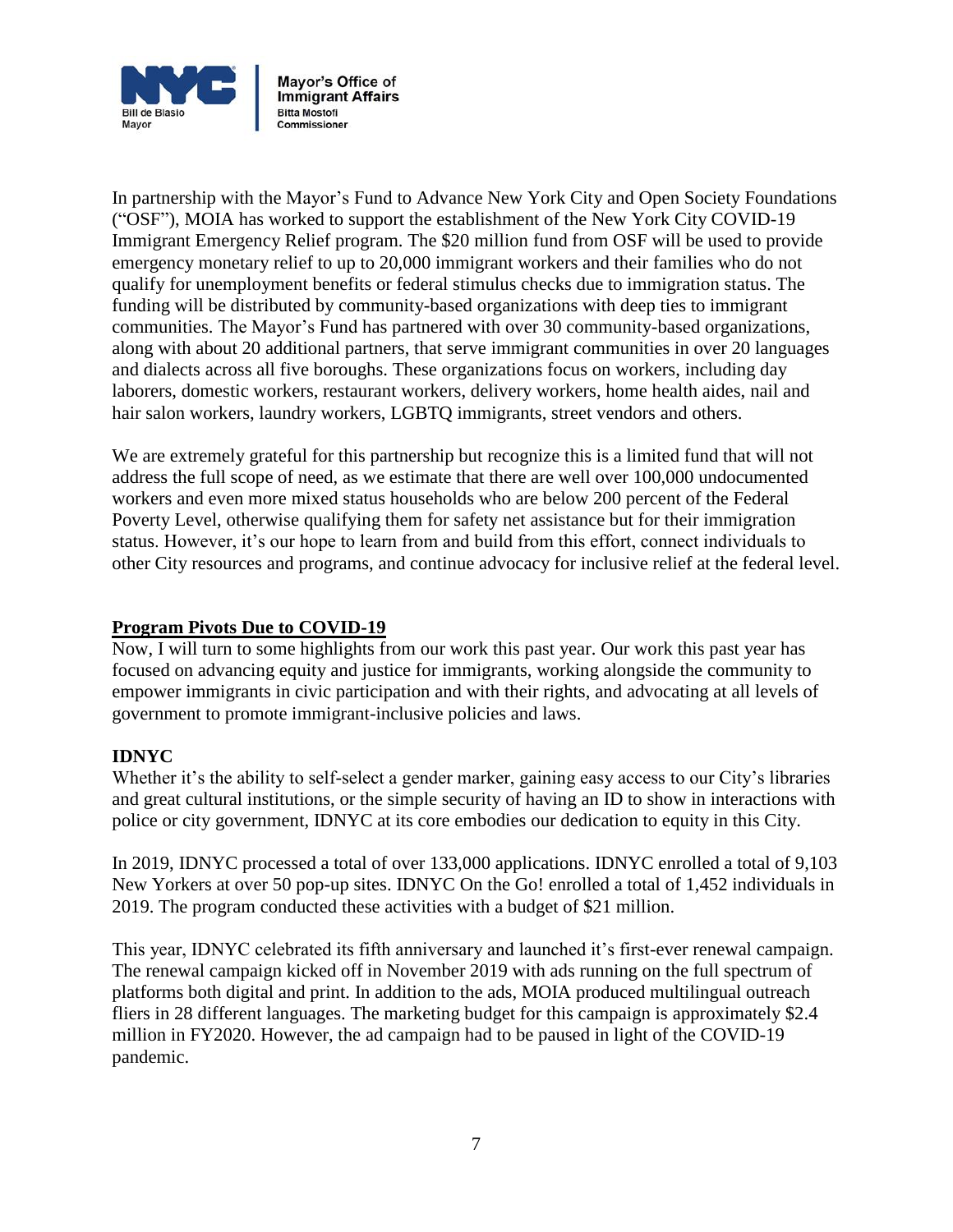

We also introduced several new innovations to further broaden the card's accessibility. This past year, we rolled out a third gender "X" option, allowing trans, gender non-conforming, and nonbinary New Yorkers to affirmatively select a gender outside of the binary "male" and "female" categories. We announced that IDNYC would become the first local government-issued ID card ever to feature Braille, to help IDNYC cardholders who are blind or have low vision and read Braille to identify and utilize the card. And we created a new IDNYC card for certain middle schoolers to use as their school ID.

On March 19, all permanent enrollment center operations ceased. New applicants cannot apply for IDNYC at this time. However, current cardholders can still renew their IDNYC or at least begin part of the renewal process online.

# **NYC Care**

In furtherance of our goal of advancing greater health equity for immigrant New Yorkers, MOIA has worked in collaboration with H+H to conduct outreach on one of the City's latest initiatives promoting equity, NYC Care. There are approximately 600,000 uninsured individuals in New York City, we estimate approximately 300,000 of them are ineligible for insurance because of their immigration status or ability to pay.

To begin to address this gap, the City launched NYC Care in August 2019 in the Bronx to ensure that uninsured New Yorkers have access to quality and affordable health care regardless of immigration status or ability to pay. NYC Care guarantees low- and no-cost services to New Yorkers who do not qualify for or cannot afford health insurance through NYC Health + Hospitals. The program provides New Yorkers with affordable access to a primary care provider, specialty care, prescriptions, and a 24-hour customer service helpline.

MOIA has partnered with H+H to lead a group of trusted community organizations in community outreach. NYC Care's budget includes \$1.5 million for outreach in the Bronx, Brooklyn, and Staten Island. As of December 31, 2019, NYC Care outreach partners reached more than 22,000 unique community members and enrolled approximately 10,000 New Yorkers in the Bronx.

NYC Care outreach is currently on pause while H+H operationalizes tele-health in place of inperson appointments. Our outreach partners have shifted to COVID-19 response, including calling existing clients to conduct need assessments, operating food pantries and enrolling families in benefits, and hosting live digital events.

### **Know Your Rights Forums**

Know Your Rights ("KYR") Forums are a crucial part of MOIA's work to ensure that all immigrant New Yorkers understand their rights and protections under the law, and are empowered to fully participate in civic life, despite the ever-changing federal landscape.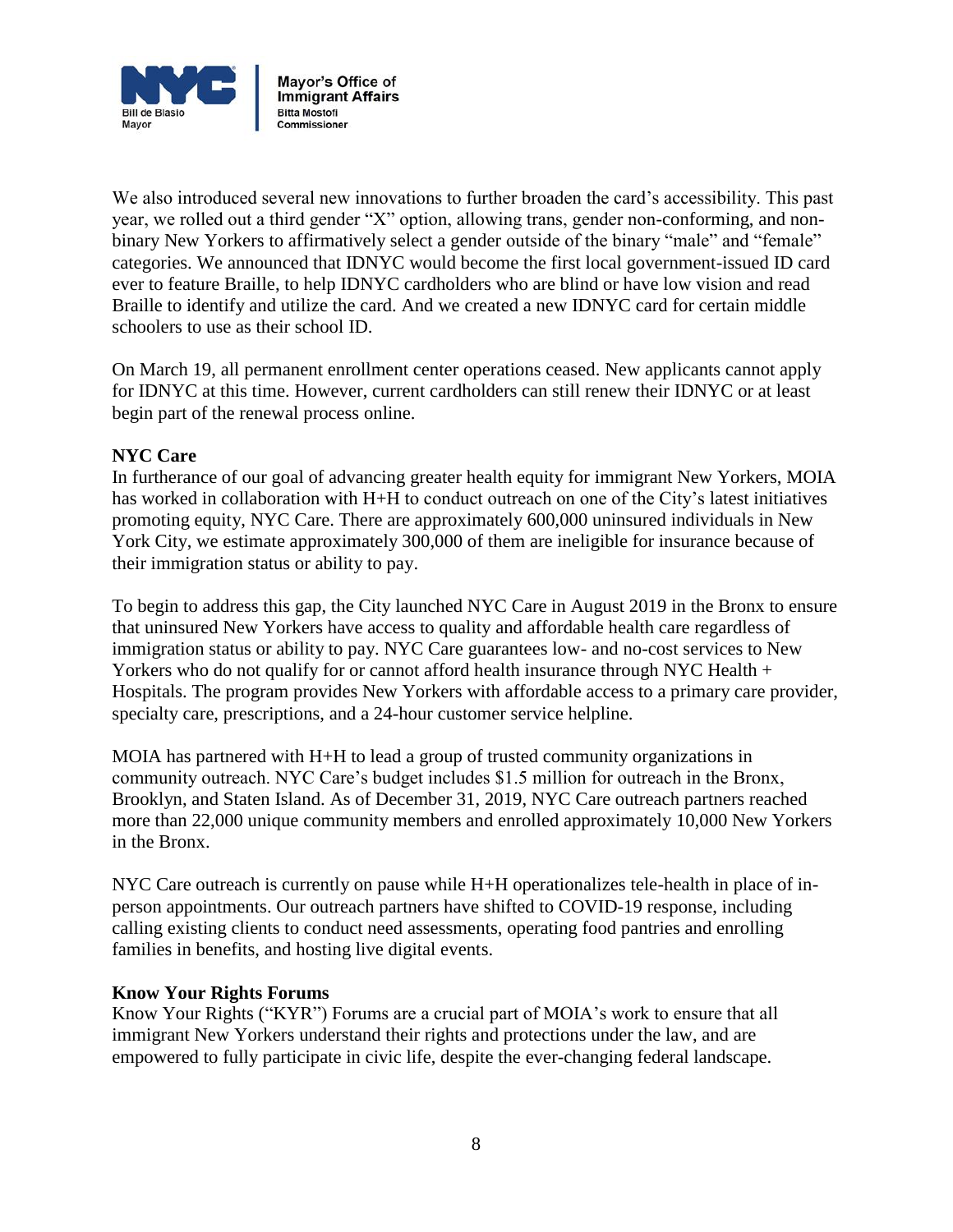

Over the past year, MOIA conducted 1,060 forums and engaged 23,764 New Yorkers in 15 different languages. These forums emphasized City resources, new state policies, local workers' rights, proposed federal government changes to various immigration laws, and immigration legal services.

Since March 16, our Know Your Rights forums have been held telephonically and digitally. We have adjusted our programming to engage hard to reach communities by conducting presentations over broadcast radio, one on one presentations over the phone or WhatsApp, and by holding late night zoom presentations for parents, after children have gone to sleep.

The KYR Program is specifically funded to work with CBO partners in delivering these KYR forums. In 2019, the KYR program held 385 events and served 8,613 people. Our KYR program spent an additional \$12,000 to purchase devices and technological upgrades to adjust programming due to the pandemic.

### **We Speak NYC**

English language proficiency opens doors to accessing better education and employment opportunities. Thus, ensuring that LEP New Yorkers have access to free, quality English learning programs is an issue of equity. This year, we have continued to support LEP New Yorkers through our free English language learning program, We Speak NYC.

In Fiscal Year 2020, the City invested \$584,606 in We Speak NYC. We Speak NYC organized 277 classes, engaged 5,540 English language learners, and trained 240 new volunteer facilitators in 2019, expanding our reach for another year in a row.

We are proud to say that this past year We Speak NYC also won its third Emmy Award in the Instructional Informational Programming category with Rolando's Rights, an episode featuring the importance of worker's rights. This year We Speak NYC also launched a new pilot program, We Speak, We LEAD with new Women New Yorkers. The program, which is now offered remotely with weekly online classes, is meant to provide career and professional development to a cohort of immigrant women.

Since March, We Speak programming has transitioned to a remote model, offering online conversation classes. We Speak is also partnering with the DOE on a workshop for parent coordinators sharing We Speak resources and educational content to support immigrant families. The program also released and has been promoting two unique videos, in partnerships with Census2020 and CUNY, which are designed to inform immigrant New Yorkers who speak limited English of the importance of the census and to address critical questions around privacy and immigration status, so as to encourage participation.

### **Due Process/Legal Services**

Access to justice has become increasingly important as immigration enforcement has become progressively ruthless and ever-changing policies and rules continue to add complexity to an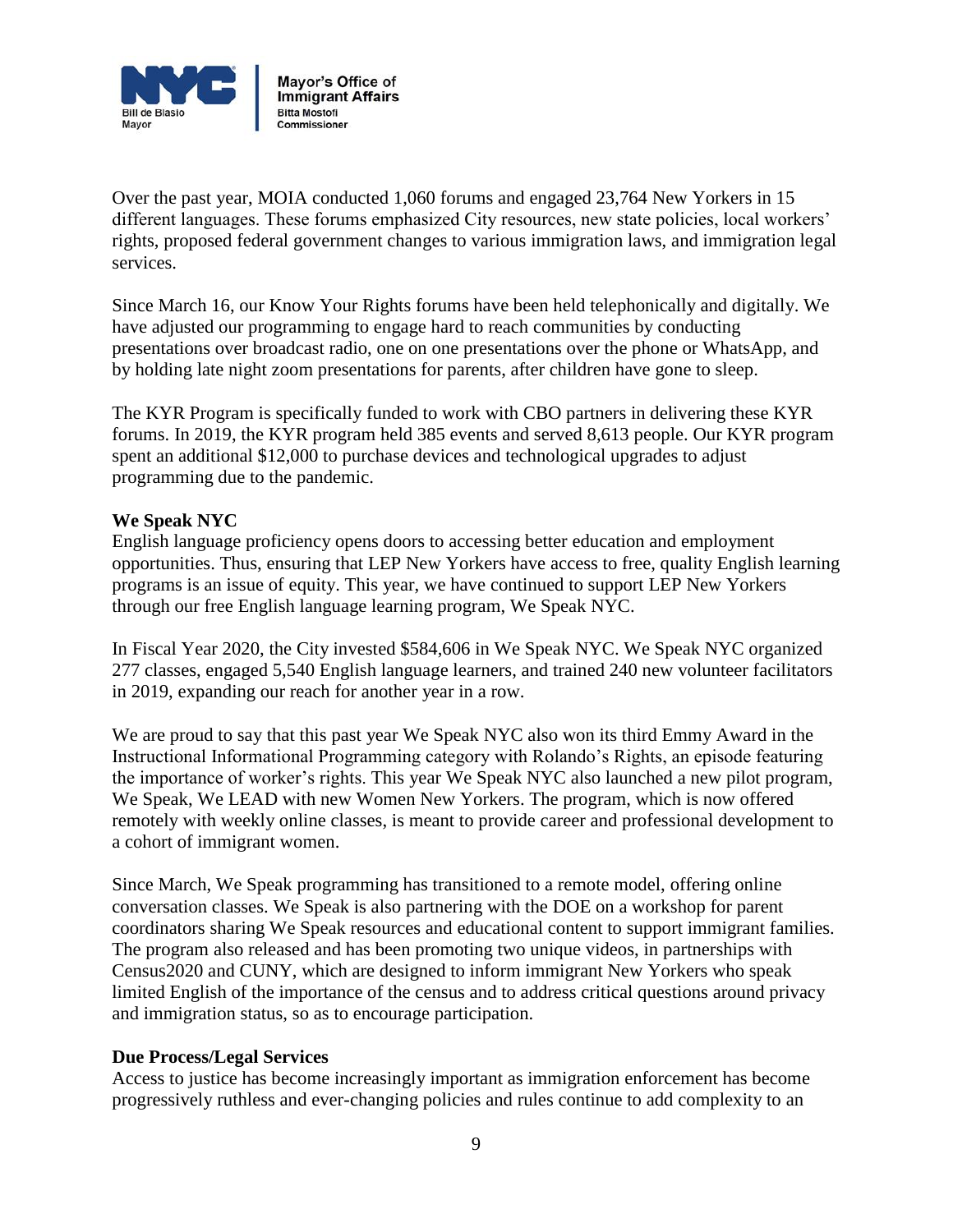

already complicated area of law. The cumulative effect of these policies serves to drive up the cost and complexity of legal representation for immigrants. Unlike in the criminal context, those in removal proceedings or applying for immigration status are not guaranteed a lawyer. Inadequate access to legal services can put our community members at risk of falling victim to immigration fraud, losing their status, or unjust deportation and family separation. I am tremendously proud of the unprecedented \$50 million investment the Administration and Council have made in legal services in recent years and the innovative approaches we have developed with legal service providers and community partners to connect community members to the legal help they need.

MOIA works in partnership with HRA's Office of Civil Justice to identify legal service needs of New York City immigrants and to advise on programs and services that meet these needs. MOIA also manages a number of the City's key immigration legal services programs, namely ActionNYC and the Rapid Response Legal Collaborative. In 2019, these legal services programs provided immigration eligibility screenings to 13,175 individuals, screening 25% more individuals than the year prior.

### **ActionNYC**

Since 2017, ActionNYC has seen a steady rise in demand for immigration legal services, ranging from brief assistance to full representation. In particular, the ActionNYC hotline, operated by Catholic Charities, has been a crucial resource for immigrant New Yorkers concerned about different developments, from public charge to raids. In 2019, the ActionNYC hotline received over 22,000 calls from individuals seeking immigration legal help. The hotline received approximately 1,800 calls per month and upwards of 2,300 calls during peak months. ActionNYC provided services at 21 CBOs, 3 NYC H+H sites, and rotation of 49 DOE schools and for long term, post-acute care H+H patients. Additionally, in an effort to reach vulnerable student populations, ActionNYC in Schools brought immigration legal services to two Women in Need shelters in Brooklyn.

In total, ActionNYC providers conducted over 11,721 comprehensive immigration legal screenings, an increase of about 20% compared to 2018, and opened over 7,607 new cases, an increase of about 11% compared to 2018. Of cases in which immigration authorities rendered decisions in 2019, 97% were approved.

ActionNYC received \$8,450,390 in funding in FY2020. This includes the program's legal fellowship and the hotline expansion.

In light of the ongoing pandemic, ActionNYC has transitioned to phone screenings instead of inperson screenings. This transition cost our program an additional \$82,823. Since March 16, ActionNYC has had 1,325 initial telephonic screenings. Our ActionNYC hotline is equipped to provide callers with the latest COVID-19 information and updates. The hotline has received 2,355 calls since March 16.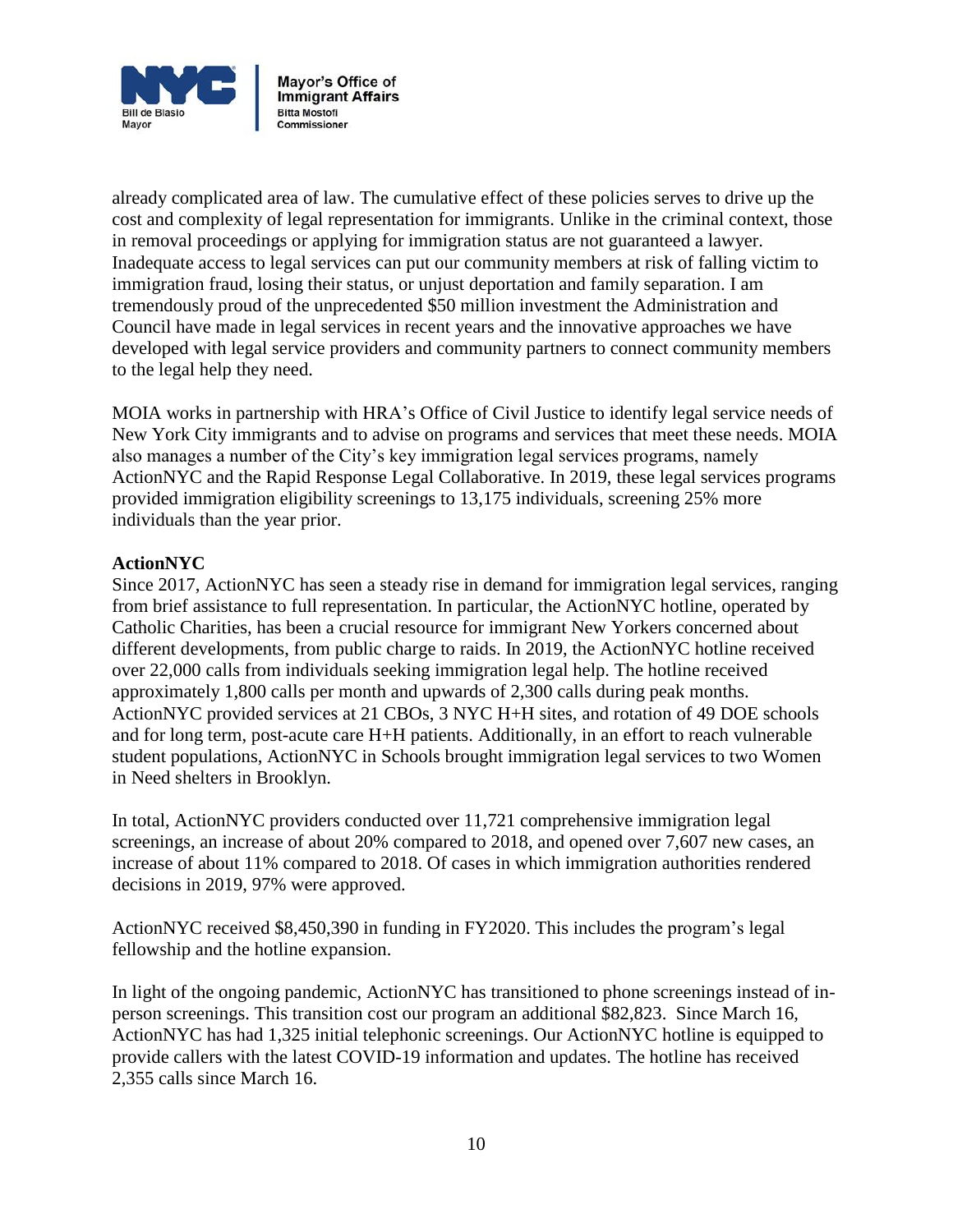

# **Rapid Response Legal Collaborative**

In September of 2019, MOIA together with New York State's Office of New Americans announced a \$1 million investment in Rapid Response legal services for immigrants facing imminent deportation. The investment supports the work of the new Rapid Response Legal Collaborative ("RRLC"), a coalition of immigration legal service providers who provide legal assistance to those detained or at imminent risk of detention and deportation, who may not have the right to see an immigrant judge or are otherwise facing a fast-track to removal. The investment complements and fills an existing gap in available immigration legal services related to such rapid response needs.

As a result of this funding, the Collaborative also developed a raid intake tool as well as a community resource for loved ones to use in the aftermath of Immigration Customs Enforcement ("ICE") raids. The resource has been translated into 10 languages and is available digitally.

### **MOIA's Advocacy Work**

l

At every level of government, MOIA advocates for immigrant rights. Our plans to rebuild after this disaster must include immigrants. During this crisis, MOIA has advocated for just and humane immigration policies in accordance with public health best practices.

Predictably, but also tragically, the public charge rule continues to sow confusion in our immigrant communities and has deterred people from seeking the care and help they need and are eligible for during a pandemic. In March, MOIA, DOHMH, H+H, and DSS sent a letter to the Secretary of the Department of Homeland Security ("DHS") urging a halt on implementing the public charge rule during this crisis. We also worked with the City Law Department in the City's lawsuit challenging the DHS public charge rule to provide factual support for a pending motion to suspend implementation of the rule for the duration of this public health crisis. This motion is pending before the district court and was argued on May 18.

In addition, as COVID-19 spreads in immigration detention centers, we have raised concerns to the federal government about the extreme risk of infection and even death borne by detained adult and children as well as the staff who work in these centers. In March, MOIA and DOHMH sent a letter to the U.S. Department of Justice ("DOJ") and DHS calling for immediate changes to allow for compliance with public health guidelines, including closing immigration courts and decreasing the number of people in ICE custody.<sup>7</sup> We sent an additional letter to ICE in April, elevating the issue that DHS closed the only ICE bond office in NYC, but continues to require individuals to post bond for their detained loved ones in person, creating an almost impossible barrier that unnecessarily and dangerously prolongs detention.<sup>8</sup>

<sup>7</sup> *See* Hamed Aleaziz, *Immigration Judges Have Started Postponing Asylum Cases in Response to Coronavirus Fears*, Buzzfeed (March 20, 2020), available at: https://www.buzzfeednews.com/article/hamedaleaziz/immigrationjudges-coronavirus-postpone-asylum-cases

<sup>8</sup> *See* Katz, Matt, *ICE's "Mind-Blowing" Barriers to Posting Bond Keep Immigrants Locked Inside Coronavirus Hot Spots*, Gothamist (April 24, 2020), available at: https://gothamist.com/news/ices-mind-blowing-barriers-toposting-bond-keep-immigrants-locked-inside-coronavirus-hot-spots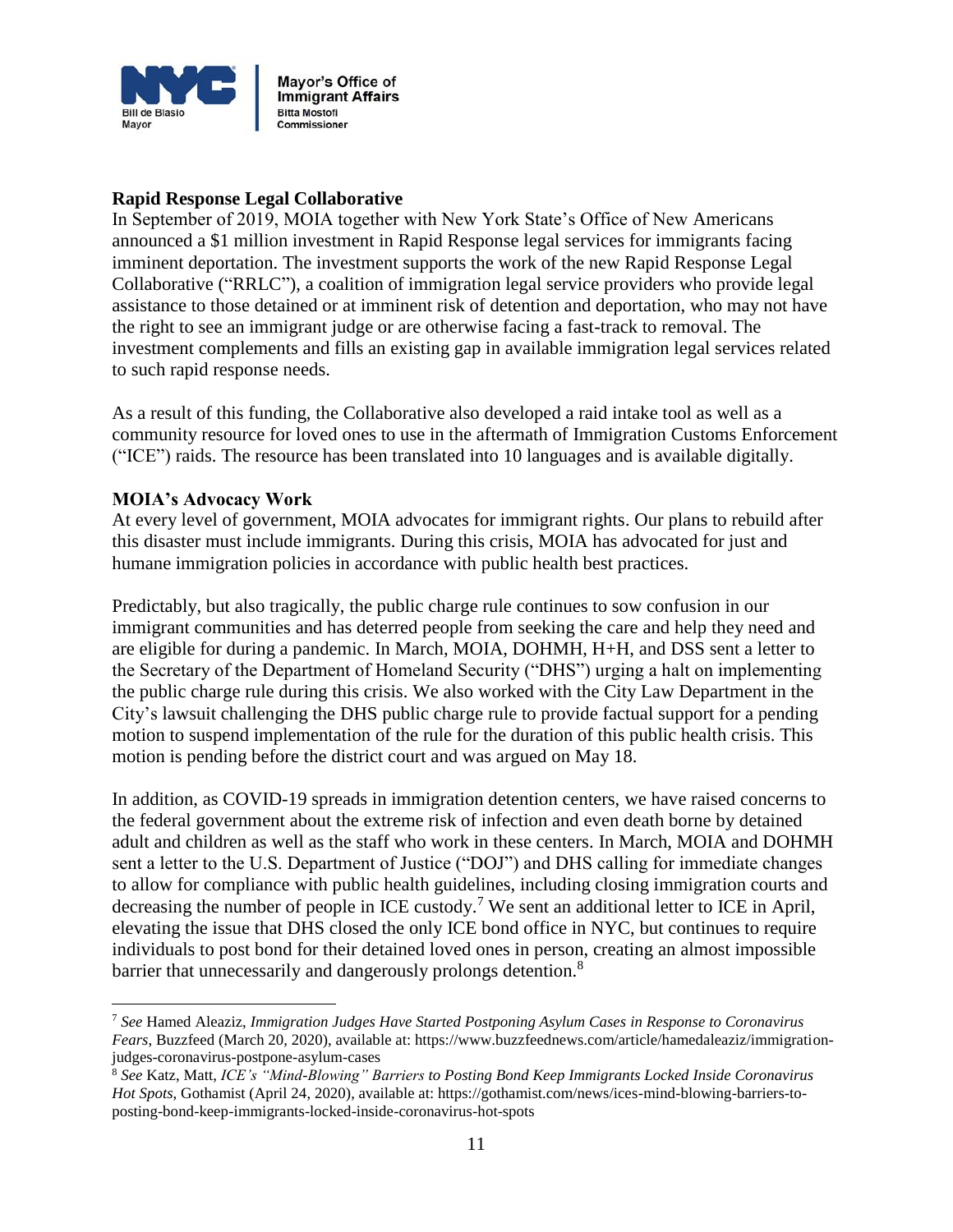

Finally, a decision from the U.S. Supreme Court on the future of DACA is expected sometime in June. The City along with other cities and counties across the country submitted an amicus brief to the Supreme Court advocating for the continuation of the DACA program. And I joined Dreamers and advocates inside the Supreme Court on November 12, 2019 during oral arguments on the case. We continue to elevate the importance and value of Dreamers to our City, recognizing how many Dreamers are essential workers during the pandemic. In April, Los Angeles Mayor Garcetti sent a letter signed by Mayor de Blasio and over fifty other mayors highlighting the role of DACA recipients during the pandemic, urging against the program's end and for automatic extension of work authorization during this time.

# **Vision for Recovery**

The COVID-19 crisis has served to remind us that immigrants are the backbone of New York City and must be intentionally integrated into our recovery plan. Immigrant workers are at the forefront of the fight against COVID-19. Immigrants are also business owners. In fact, immigrants own over half of New York City's businesses and contributes to about quarter of the City's total GDP.<sup>9</sup> Without addressing systematic exclusion of immigrants from social safety net, worker protection, and public benefits, equitable recovery from this crisis is not possible. We must use this opportunity to help all New Yorkers grow stronger together.

We continue to exist in a toxic anti-immigrant political climate. The U.S. Supreme Court's pending decision on DACA still looms over Dreamers. We continue our fight against the public charge rule, we support the effort to ensure our communities are counted in the 2020 Census, and we still push back against ICE's overbroad enforcement and retaliation against "sanctuary cities."

As COVID-19 cases slow down and the possibility of reopening increasingly becomes a reality, we believe our re-opening and recovery must recognize and address the economic injustices at the root of these racialized disparities. We must ensure access to healthcare and worker protections for all. We must support our immigrant-owned small businesses, who were disproportionately shut out from federal relief loans. We must continue to improve language access across this city. And we must protect immigrant families from eviction and homelessness.

We believe that we can recover as a city that is better and more just for all.

# **Conclusion**

 $\overline{\phantom{a}}$ 

As I conclude, I want to thank the many community partners and the Council for its work to support immigrant New Yorkers. Without this shared commitment across the city, we would be unable to reach the millions of immigrants who call New York City their home.

<sup>9</sup> *State of Our Immigrant City: MOIA Annual Report for Calendar Year 2019*, NYC Mayor's Office of Immigrant Affairs (2020), available at: https://www1.nyc.gov/assets/immigrants/downloads/pdf/MOIA-Annual-Report-for-2019.pdf